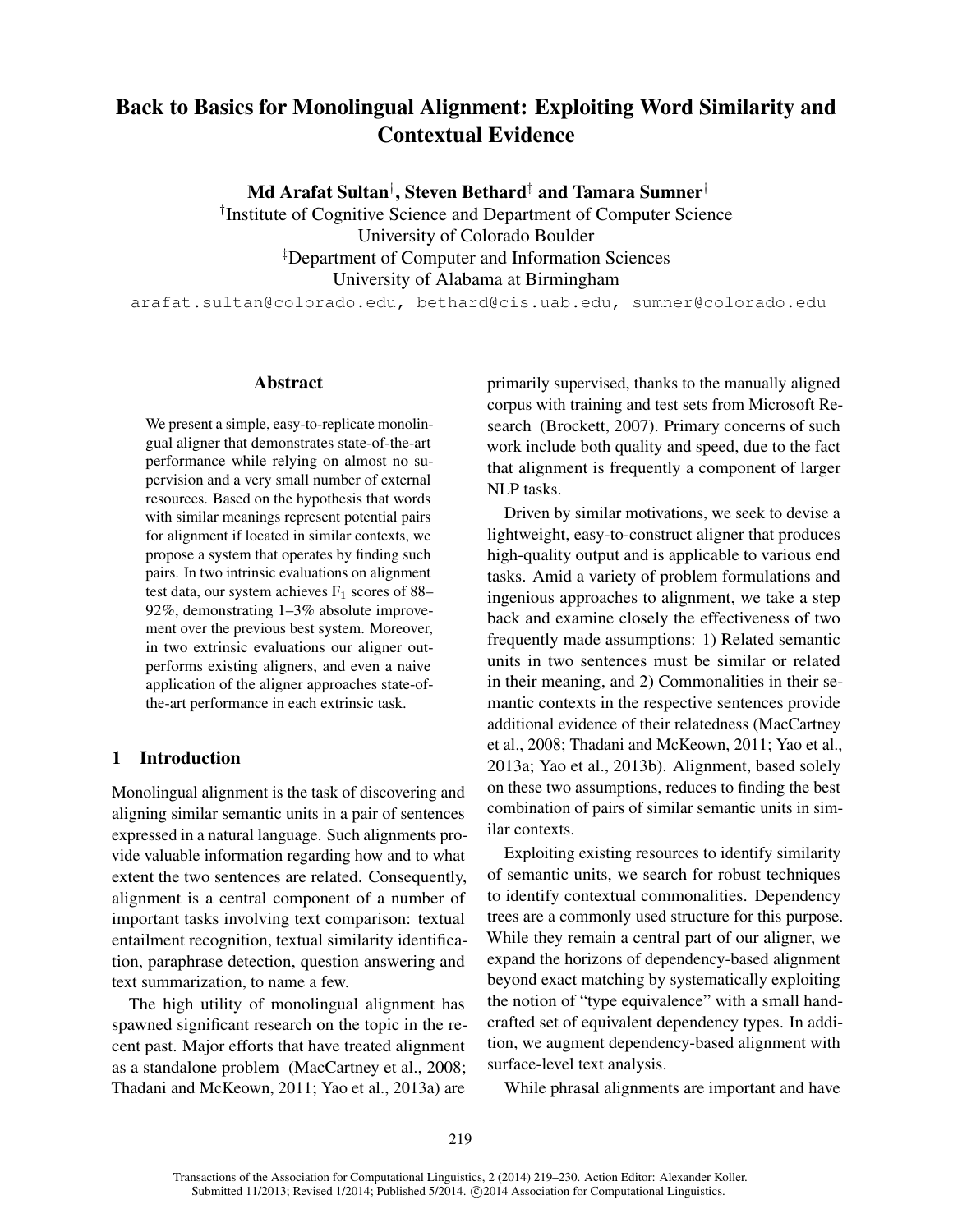been investigated in multiple studies, we focus primarily on word alignments (which have been shown to form the vast majority of alignments ( $\geq 95\%$ ) in multiple human-annotated corpora (Yao et al., 2013b)), keeping the framework flexible enough to allow incorporation of phrasal alignments in future.

Evaluation of our aligner on the benchmark dataset reported in (Brockett, 2007) shows an  $F_1$  score of 91.7%: a 3.1% absolute improvement over the previous best system (Yao et al., 2013a), corresponding to a 27.2% error reduction. It shows superior performance also on the dataset reported in (Thadani et al., 2012). Additionally, we present results of two extrinsic evaluations, namely textual similarity identification and paraphrase detection. Our aligner not only outperforms existing aligners in each task, but also approaches top systems for the extrinsic tasks.

## 2 Background

Monolingual alignment has been applied to various NLP tasks including textual entailment recognition (Hickl et al., 2006; Hickl and Bensley, 2007), paraphrase identification (Das and Smith, 2009; Madnani et al., 2012), and textual similarity assessment (Bär et al., 2012; Han et al., 2013) – in some cases explicitly, i.e., as a separate module. But many such systems resort to simplistic and/or ad-hoc strategies for alignment and in most such work, the alignment modules were not separately evaluated on alignment benchmarks, making their direct assessment difficult.

With the introduction of the MSR alignment corpus (Brockett, 2007) developed from the second Recognizing Textual Entailment challenge data (Bar-Haim et al., 2006), direct evaluation and comparison of aligners became possible. The first aligner trained and evaluated on the corpus was a phrasal aligner called MANLI (MacCartney et al., 2008). It represents alignments as sets of different *edit* operations (where a sequence of edits turns one input sentence into the other) and finds an optimal set of edits via a simulated annealing search. Weights of different edit features are learned from the training set of the MSR alignment corpus using a perceptron learning algorithm. MANLI incorporates only shallow features characterizing contextual similarity: relative positions of the two phrases being aligned (or not) in the two sentences and boolean features representing

whether or not the preceding and following tokens of the two phrases are similar.

Thadani and McKeown (2011) substituted MANLI's simulated annealing-based decoding with integer linear programming, and achieved a considerable speed-up. More importantly for our discussion, they found contextual evidence in the form of syntactic constraints useful in better aligning stop words. Thadani et al. (2012) further extended the model by adding features characterizing dependency *arc edits*, effectively bringing stronger influence of contextual similarity into alignment decisions. Again the performance improved consequently.

The most successful aligner to date both in terms of accuracy and speed, called JacanaAlign, was developed by Yao et al. (2013a). In contrast to the earlier systems, JacanaAlign is a word aligner that formulates alignment as a sequence labeling problem. Each word in the source sentence is labeled with the corresponding target word index if an alignment is found. It employs a conditional random field to assign the labels and uses a feature set similar to MANLI's in terms of the information they encode (with some extensions). Contextual features include only semantic match of the left and the right neighbors of the two words and their POS tags. Even though JacanaAlign outperformed the MANLI enhancements despite having less contextual features, it is difficult to compare the role of context in the two models because of the large paradigmatic disparity. An extension of JacanaAlign was proposed for phrasal alignments in (Yao et al., 2013b), but the contextual features remained largely unchanged.

Noticeable in all the above systems is the use of contextual evidence as a feature for alignment, but in our opinion, not to an extent sufficient to harness its full potential. Even though deeper dependencybased modeling of contextual commonalities can be found in some other studies (Kouylekov and Magnini, 2005; Chambers et al., 2007; Chang et al., 2010; Yao et al., 2013c), we believe there is further scope for systematic exploitation of contextual evidence for alignment, which we aim to do in this work.

On the contrary, word semantic similarity has been a central component of most aligners; various measures of word similarity have been utilized, including string similarity, resource-based similarity (derived from one or more lexical resources like WordNet)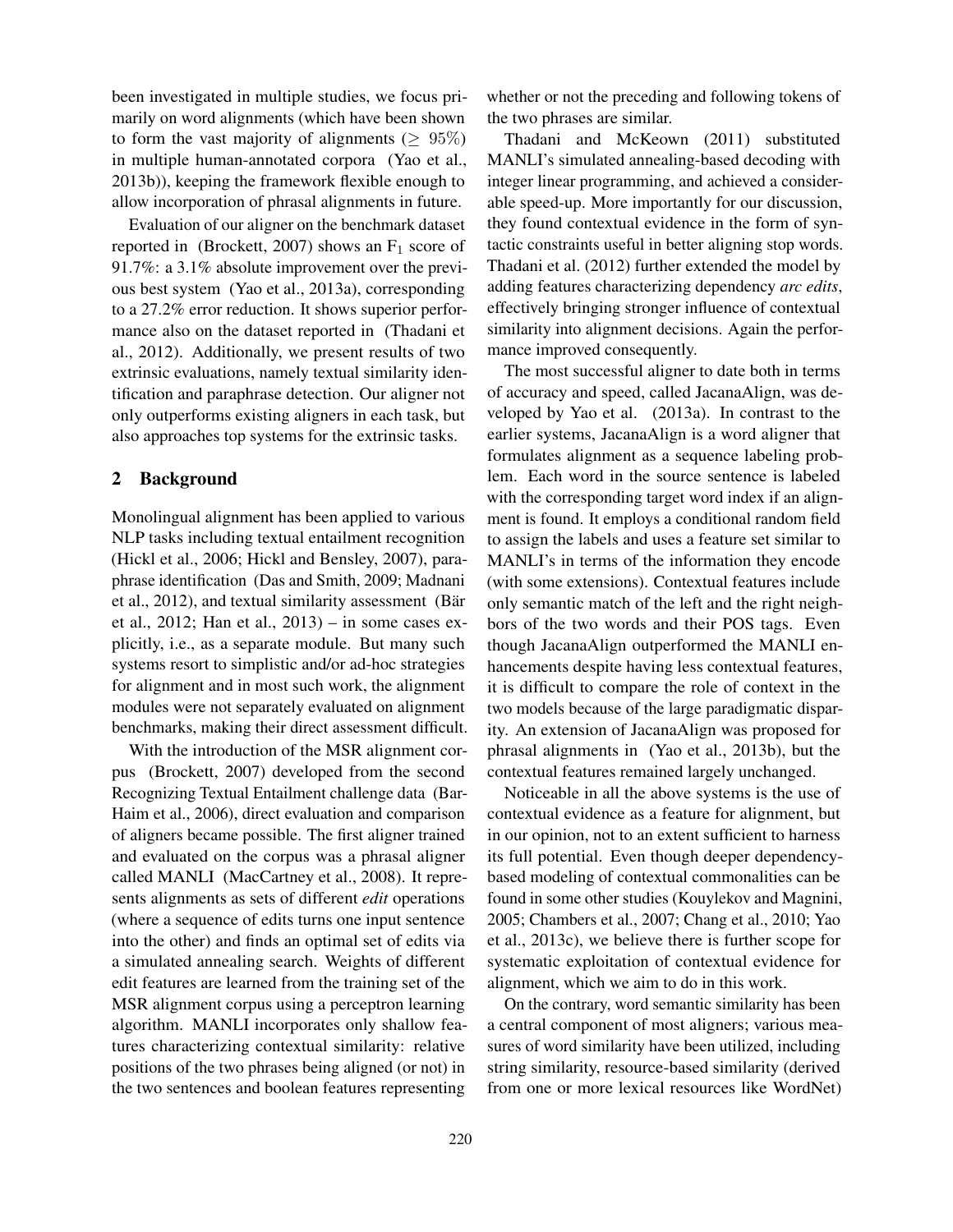

Figure 1: System overview

and distributional similarity (computed from word co-occurrence statistics in large corpora). An important trade-off between precision, coverage and speed exists here and aligners commonly rely on only a subset of these measures (Thadani and McKeown, 2011; Yao et al., 2013a). We use the Paraphrase Database (PPDB) (Ganitkevitch et al., 2013), which is a large resource of lexical and phrasal paraphrases constructed using bilingual pivoting (Bannard and Callison-Burch, 2005) over large parallel corpora.

#### 3 System

Our system operates as a pipeline of alignment modules that differ in the types of word pairs they align. Figure 1 is a simplistic representation of the pipeline. Each module makes use of contextual evidence to make alignment decisions. In addition, the last two modules are informed by a word semantic similarity algorithm. Because of their phrasal nature, we treat named entities separately from other content words. The rationale behind the order in which the modules are arranged is discussed later in this section (3.3.5).

Before discussing each alignment module in detail, we describe the system components that identify word and contextual similarity.

# 3.1 Word Similarity

The ability to correctly identify semantic similarity between words is crucial to our aligner, since contextual evidence is important only for similar words. Instead of treating word similarity as a continuous variable, we define three levels of similarity.

The first level is an exact word or lemma match which is represented by a similarity score of 1. The second level represents semantic similarity between two terms which are not identical. To identify such word pairs, we employ the Paraphrase Database  $(PPDB)^1$ . We use the largest  $(XXXL)$  of the PPDB's lexical paraphrase packages and treat all pairs identically by ignoring the accompanying statistics. We

customize the resource by removing pairs of identical words or lemmas and adding lemmatized forms of the remaining pairs. For now, we use the term *ppdbSim* to refer to the similarity of each word pair in this modified version of PPDB (which is a value in (0, 1)) and later explain how we determine it (Section 3.3.5). Finally, any pair of different words which is absent in PPDB is assigned a zero similarity score.

### 3.2 Extracting Contextual Evidence

Our alignment modules collect contextual evidence from two complementary sources: syntactic dependencies and words occurring within a small textual vicinity of the two words to be aligned. The application of each kind assumes a common principle of *minimal* evidence. Formally, given two input sentences S and T, we consider two words  $s \in S$  and  $t \in T$  to form a candidate pair for alignment if  $\exists r_s \in S$  and  $\exists r_t \in T$  such that:

- 1.  $(s, t) \in \Re_{Sim}$  and  $(r_s, r_t) \in \Re_{Sim}$ , where  $\Re_{Sim}$  is a binary relation indicating *sufficient* semantic relatedness between the members of each pair ( $\geq p \times N$ im in our case).
- 2.  $(s, r_s) \in \Re_{C_1}$  and  $(t, r_t) \in \Re_{C_2}$ , such that  $\Re_{C_1} \approx \Re_{C_2}$ ; where  $\Re_{C_1}$  and  $\Re_{C_2}$  are binary relations representing specific types of contextual relationships between two words in a sentence (e.g., an *nsubj* dependency between a verb and a noun). The symbol  $\approx$  represents equivalence between two relationships, including identicality.

Note that the minimal-evidence assumption holds a single piece of contextual evidence as sufficient support for a potential alignment; but as we discuss later in this section, an evidence for word pair  $(s, t)$ (where  $s \in S$  and  $t \in S$ ) may not lead to an alignment if there exists a competing pair  $(s', t)$  or  $(s, t')$ with more evidence (where  $s' \in S$  and  $t' \in T$ ).

In the rest of this section, we elaborate the different forms of contextual relationships we exploit along with the notion of equivalence between relationships.

#### 3.2.1 Syntactic Dependencies

Dependencies can be important sources of contextual evidence. Two *nsubj* children  $r_s$  and  $r_t$  of two verbs  $s \in S$  and  $t \in T$ , for example, provide evidence for not only an  $(s, t)$  alignment, but

<sup>1</sup> http://paraphrase.org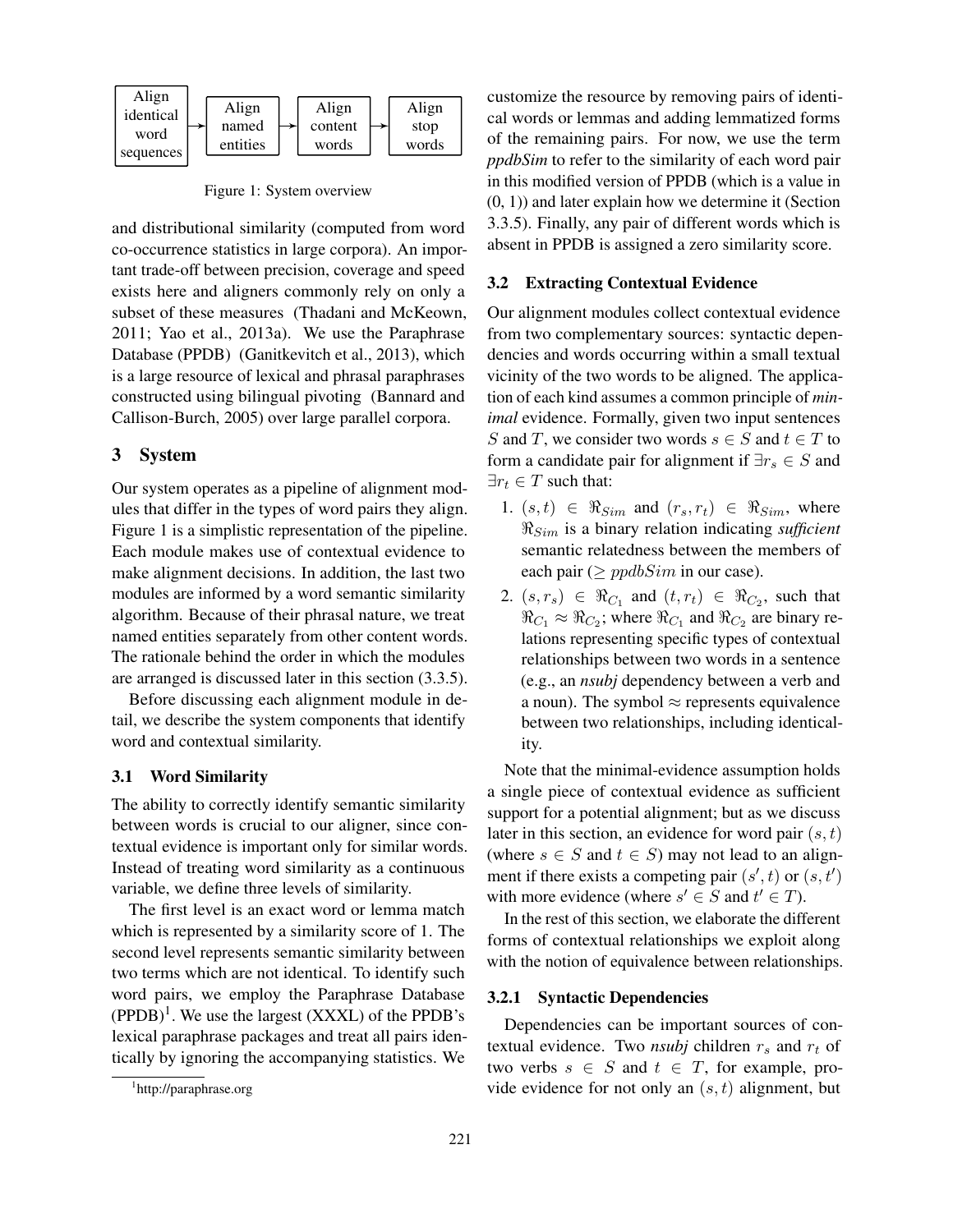

Figure 2: Equivalent dependency types: *dobj* and *rcmod*

also an  $(r_s, r_t)$  alignment if  $(s, t) \in \Re_{Sim}$  and  $(r_s, r_t) \in \Re_{Sim}$ . (We adopt the Stanford typed dependencies (de Marneffe and Manning, 2008).)

Moreover, dependency types can exhibit equivalence; consider the two sentences in Figure 2. The *dobj* dependency in S is equivalent to the *rcmod* dependency in  $T (dobj \approx remod,$  following our earlier notation) since they represent the same semantic relation between identical word pairs in the two sentences. To be able to use such evidence for alignment, we need to go beyond exact matching of dependencies and develop a mapping among dependency types that encodes such equivalence. Note also that the parent-child roles are opposite for the two dependency types in the above example, a scenario that such a mapping must accommodate.

The four possible such scenarios regarding parentchild orientations are shown in Figure 3. If  $(s, t) \in$  $\Re_{Sim}$  and  $(r_s, r_t) \in \Re_{Sim}$  (represented by bidirectional arrows), then each orientation represents a set of possible ways in which the  $S$  and  $T$  dependencies (unidirectional arrows) can provide evidence of similarity between the contexts of  $s$  in  $S$  and  $t$  in  $T$ . Each such set comprises equivalent dependency type pairs for that orientation. In the example of Figure 2, *(dobj, rcmod)* is such a pair for orientation (c), given  $s = t = "wrote"$  and  $r_s = r_t = "book".$ 

We apply the notion of dependency type equivalence to intra-category alignment of content words in four major lexical categories: *verbs*, *nouns*, *adjectives* and *adverbs* (the Stanford POS tagger (Toutanova et al., 2003) is used to identify the categories). Table 1 shows dependency type equivalences for each lexical category of s and t.

The ' $\leftarrow$ ' sign on column 5 of some rows represents a duplication of the column 4 content of the



Figure 3: Parent-child orientations in dependencies

same row. For each row, columns 4 and 5 show two sets of dependency types; each member of the first is equivalent to each member of the second for the current orientation (column 1) and lexical categories of the associated words (columns 2 and 3). For example, row 2 represents the fact that an *agent* relation (between s and  $r_s$ ; s is the parent) is equivalent to an  $nsubj$  relation (between  $t$  and  $r_t$ ;  $t$  is the parent).

Note that the equivalences are fundamentally redundant across different orientations. For example, row 2 (which is presented as an instance of orientation *(a)*) can also be presented as an instance of orientation *(b)* with *POS*(s)=*POS*(t)=*noun* and  $POS(r<sub>s</sub>)=POS(r<sub>t</sub>)=verb. We avoid such redundancy$ for compactness. For the same reason, the equivalence of *dobj* and *rcmod* in Figure 2 is shown in the table only as an instance of orientation *(c)* and not as an instance of orientation *(d)* (in general, this is why orientations *(b)* and *(d)* are absent in the table).

We present dependency-based contextual evidence extraction in Algorithm 1. (The Stanford dependency parser (de Marneffe et al., 2006) is used to extract the dependencies.) Given a word pair  $(s_i, t_j)$  from the input sentences  $S$  and  $T$ , it collects contextual evidence (as indexes of  $r_{s_i}$  and  $r_{t_j}$  with a positive similarity) for each matching row in Table 1. An exact match of the two dependencies is also considered a piece of evidence. Note that Table 1 only considers content word pairs  $(s_i, t_j)$  such that  $POS(s_i)=POS(t_j)$ , but as 90% of all content word alignments in the MSR alignment *dev* set are within the same lexical category, this is a reasonable set to start with.

#### 3.2.2 Textual Neighborhood

While equivalent dependencies can provide strong contextual evidence, they can not ensure high recall because, a) the ability to accurately extract depen-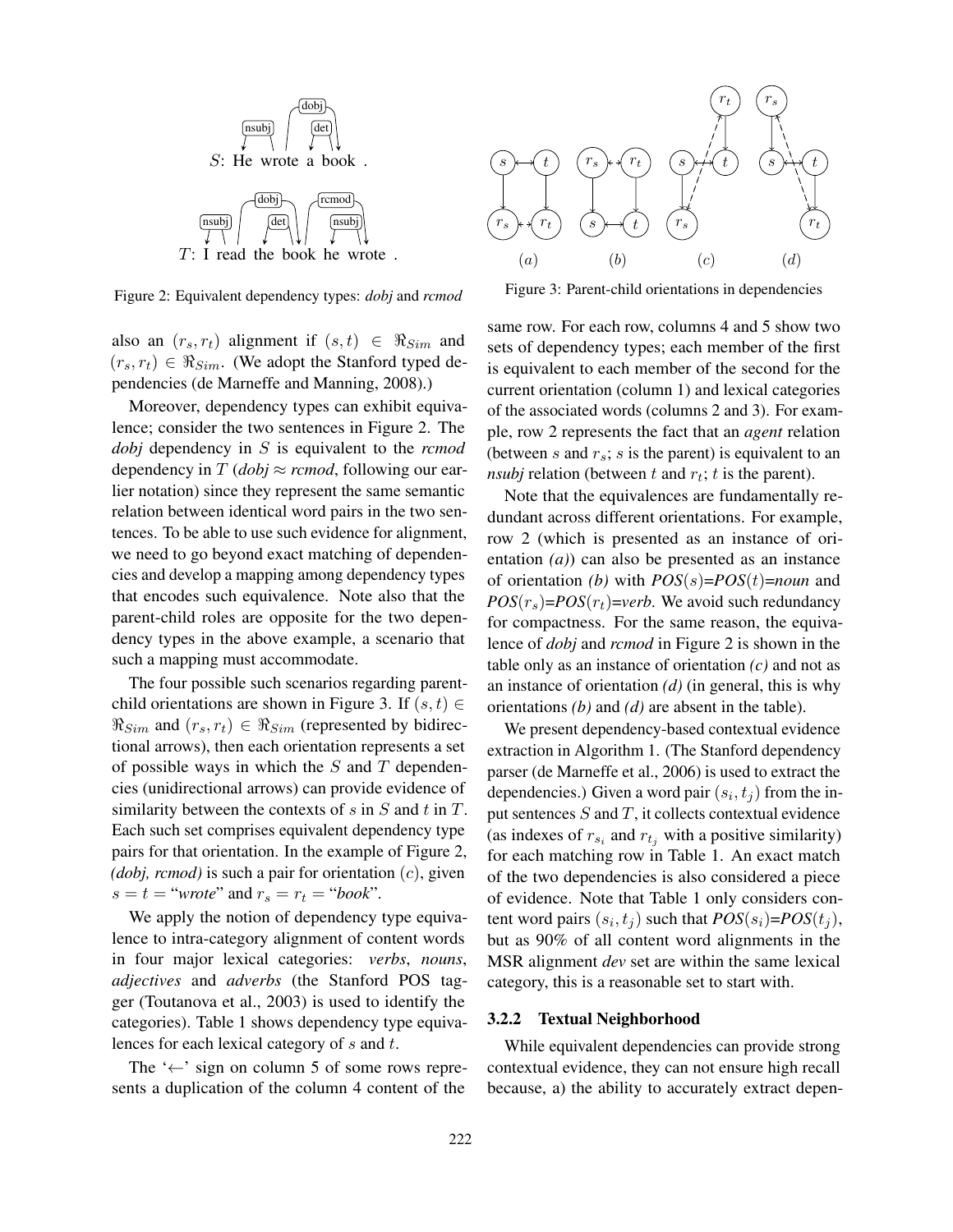| Orientation                        | POS(s,t)  | $\overline{\textbf{POS}}(r_s,r_t)$ | <b>S</b> Dependency Types                      | T Dependency Types             |  |
|------------------------------------|-----------|------------------------------------|------------------------------------------------|--------------------------------|--|
|                                    | verb      | verb                               | ${purel, xcomp}$                               | $\longleftarrow$               |  |
|                                    |           | noun                               | {agent, nsubj, xsubj}                          | $\longleftarrow$               |  |
|                                    |           |                                    | {dobj, nsubjpass, rel}                         | $\longleftarrow$               |  |
|                                    |           |                                    | {tmod, prep_in, prep_at, prep_on}              | $\leftarrow$                   |  |
|                                    |           |                                    | {iobj, prep_to}                                | $\leftarrow$                   |  |
| $r_s$<br>$r_t$                     | noun      | verb                               | {infmod, partmod, rcmod}                       | $\leftarrow$                   |  |
| (a)                                |           | noun                               | {pos, nn, prep_of, prep_in, prep_at, prep_for} | $\leftarrow$                   |  |
|                                    |           | adjective                          | {amod, rcmod}                                  | $\longleftarrow$               |  |
|                                    | verb      | verb                               | $\{conj_and\}$                                 |                                |  |
|                                    |           |                                    | $\{conj_or\}$                                  |                                |  |
| $r_t$                              |           |                                    | $\{\text{conj\_nor}\}$                         |                                |  |
|                                    |           | noun                               | {dobj, nsubjpass, rel}                         | {infmod, partmod, rcmod}       |  |
|                                    |           | adjective                          | [acomp]                                        | $\{\text{cop}, \text{csubj}\}$ |  |
|                                    | noun      | noun                               | [conj_and]                                     |                                |  |
| $\boldsymbol{s}$<br>$r_{s}$<br>(c) |           |                                    | $\{\text{conj\_or}\}\$                         |                                |  |
|                                    |           |                                    | $\{conj\_nor\}$                                | $\leftarrow$                   |  |
|                                    |           | adjective                          | amod, rcmod}                                   | [nsubj]                        |  |
|                                    | adjective | adjective                          | {conj_and}                                     | $\leftarrow$                   |  |
|                                    |           |                                    | $\{conj_or\}$                                  | $\leftarrow$                   |  |
|                                    |           |                                    | $\{\text{conj\_nor}\}$                         | $\longleftarrow$               |  |
|                                    |           | adverb                             | $\{\text{conj\_and}\}$                         | $\leftarrow$                   |  |
|                                    | adverb    |                                    | $\{conj-or\}$                                  |                                |  |
|                                    |           |                                    | $\{\text{conj\_nor}\}$                         |                                |  |

Table 1: Equivalent dependency structures

Algorithm 1:  $depContext(S, T, i, j, EQ)$ 

Input:

- 1. S, T: Sentences to be aligned
- 2.  $i$ : Index of a word in  $S$
- 3.  $j$ : Index of a word in  $T$

4. EQ: Dependency type equivalences (Table 1)

**Output:**  $context = \{(k, l)\}$ : pairs of word indexes

1 context  $\leftarrow \{(k, l) : wordSim(s_k, t_l) > 0$ <br>2  $\wedge (i, k, \tau_s) \in dependencies(S)$  $\wedge (i, k, \tau_s) \in dependencies(S)$ <br>3  $\wedge (i, l, \tau_t) \in dependencies(T)$  $\wedge (j, l, \tau_t) \in dependencies(T)$ <br>4  $\wedge POS(s_i) = POS(t_i) \wedge PO_i$  $\wedge POS(s_i) = POS(t_j) \wedge POS(s_k) = POS(t_l)$ <br>5  $\wedge (\tau_s = \tau_t)$  $\wedge (\tau_s = \tau_t$ <br>6  $\vee (P(s))$  $\vee (POS(s_i), POS(s_k), \tau_s, \tau_t) \in EQ))$ 

dencies is limited by the accuracy of the parser, and b) we investigate equivalence types for only interlexical-category alignment in this study. Therefore we apply an additional model of word context: the textual neighborhood of s in  $S$  and t in  $T$ .

Extraction of contextual evidence for content words from textual neighborhood is described in Algorithm 2. Like the dependency-based module, it accumulates evidence for each  $(s_i, t_j)$  pair by inspecting multiple pairs of neighboring words. But instead of aligning only words within a lexical category,

# Algorithm 2:  $text{CartContext}(S, T, i, j, \text{STOP})$

### Input:

- 1. S, T: Sentences to be aligned
- 2.  $i$ : Index of a word in  $S$
- 3.  $j$ : Index of a word in  $T$
- 4. STOP: A set of stop words

**Output:**  $context = \{(k, l)\}$ : pairs of word indexes

1  $C_i \leftarrow \{k : k \in [i-3, i+3] \wedge k \neq i \wedge s_k \notin \text{STOP}\}$ 2  $C_i \leftarrow \{l : l \in [j-3, j+3] \wedge l \neq j \wedge t_l \notin \text{STOP}\}$ 3 context  $\leftarrow C_i \times C_j$ 

this module also performs inter-category alignment, considering content words within a (3, 3) window of  $s_i$  and  $t_j$  as neighbors. We implement relational equivalence  $(\approx)$  here by holding any two positions within the window equally contributive and mutually comparable as sources of contextual evidence.

#### 3.3 The Alignment Algorithm

We now describe each alignment module in the pipeline and their sequence of operation.

### 3.3.1 Identical Word Sequences

The presence of a common word sequence in S and  $T$  is indicative of an (a) identical, and (b) con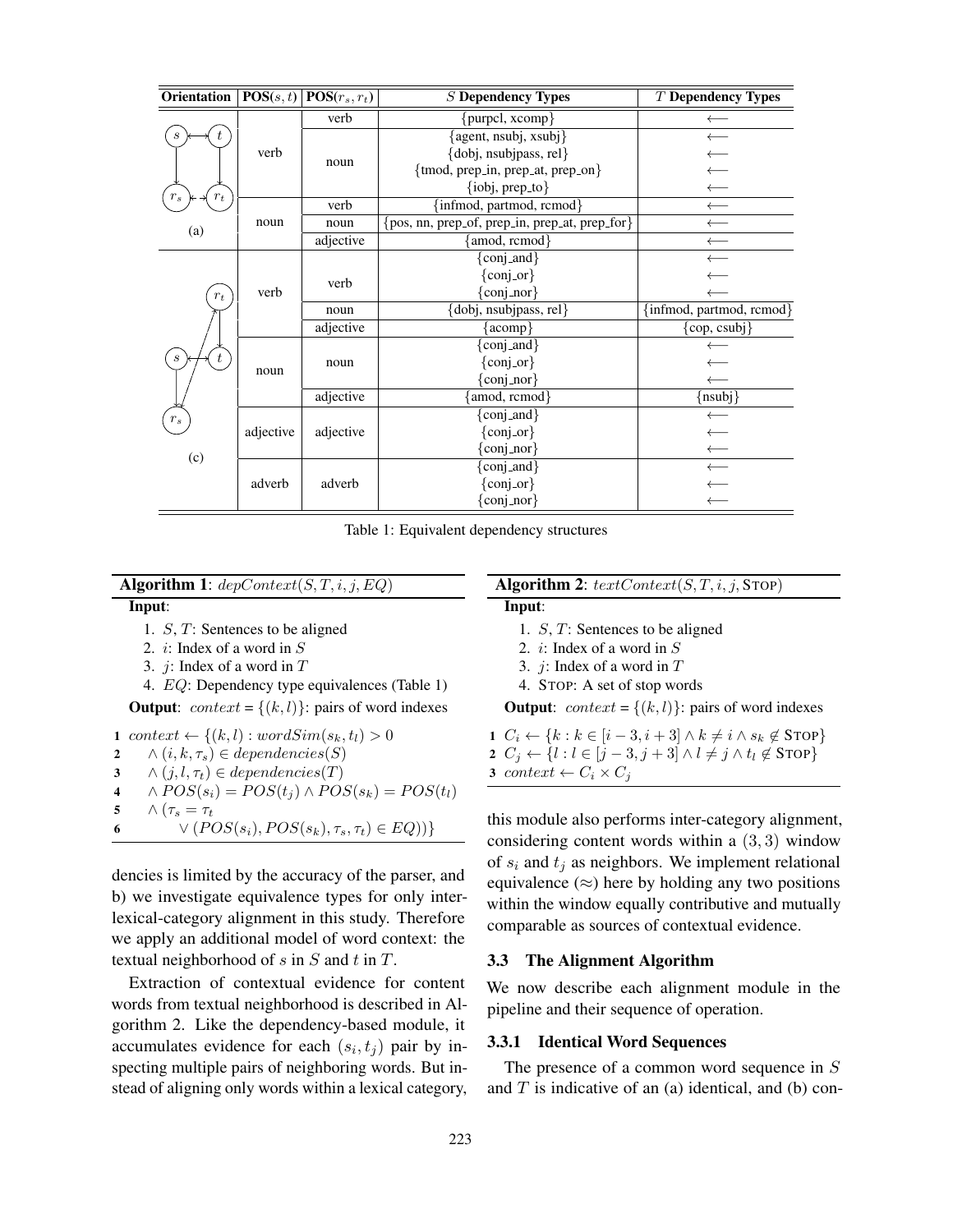textually similar word in the other sentence for each word in the sequence. We observe the results of aligning identical words in such sequences of length n containing at least one content word. This simple heuristic demonstrates a high precision ( $\approx 97\%$ ) on the MSR alignment *dev* set for  $n \geq 2$ , and therefore we consider membership in such sequences as the simplest form of contextual evidence in our system and align all identical word sequence pairs in S and T containing at least one content word. From this point on, we will refer to this module as *wsAlign*.

# 3.3.2 Named Entities

We align named entities separately to enable the alignment of full and partial mentions (and acronyms) of the same entity. We use the Stanford Named Entity Recognizer (Finkel et al., 2005) to identify named entities in  $S$  and  $T$ . After aligning the exact term matches, any unmatched term of a partial mention is aligned to all terms in the full mention. The module recognizes only first-letter acronyms and aligns an acronym to all terms in the full mention of the corresponding name.

Since named entities are instances of nouns, named entity alignment is also informed by contextual evidence (which we discuss in the next section), but happens before alignment of other generic content words. Parents (or children) of a named entity are simply the parents (or children) of its head word. We will refer to this module as a method named *neAlign* from this point on.

# 3.3.3 Content Words

Extraction of contextual evidence for promising content word pairs has already been discussed in Section 3.2, covering both dependency-based context and textual context.

Algorithm 3 (*cwDepAlign*) describes the dependency-based alignment process. For each potentially alignable pair  $(s_i, t_j)$ , the dependencybased context is extracted as described in Algorithm 1, and context similarity is calculated as the sum of the word similarities of the  $(s_k, t_l)$  context word pairs (lines 2-7). (The *wordSim* method returns a similarity score in {*0, ppdbSim, 1*}.) The alignment score of the  $(s_i, t_j)$  pair is then a weighted sum of word and contextual similarity (lines 8-12). (We discuss how the weights are set in Section

# Algorithm 3:  $cwDepAlign(S, T, EQ, A_E, w,$  STOP) Input:

- 1. S, T: Sentences to be aligned
- 2. EQ: Dependency type equivalences (Table 1)
- 3.  $A_E$ : Already aligned word pair indexes
- 4. w: Weight of word similarity relative to contextual similarity
- 5. STOP: A set of stop words

**Output:** 
$$
A = \{(i, j)\}
$$
: word index pairs of aligned words  $\{(s_i, t_j)\}$  where  $s_i \in S$  and  $t_j \in T$ 

 $1 \Psi \leftarrow \varnothing; \Lambda_{\Psi} \leftarrow \varnothing; \Phi \leftarrow \varnothing$ 

2 for  $s_i \in S$ ,  $t_j \in T$  do

if s<sup>i</sup> 6∈ STOP ∧ ¬∃t<sup>l</sup> <sup>3</sup> : (i, l) ∈ A<sup>E</sup> <sup>4</sup> ∧ t<sup>j</sup> 6∈ STOP ∧ ¬∃s<sup>k</sup> : (k, j) ∈ A<sup>E</sup> ∧ wordSim(s<sup>i</sup> <sup>5</sup> , t<sup>j</sup> ) > 0 then <sup>6</sup> *context* ← depContext(S, T, i, j, EQ) contextSim ← X (k,l)∈context wordSim(sk, tl) 7 8 if contextSim > 0 then <sup>9</sup> Ψ ← Ψ ∪ {(i, j)} <sup>10</sup> ΛΨ(i, j) ← *context* Φ(i, j) ← w ∗ wordSim(s<sup>i</sup> <sup>11</sup> , t<sup>j</sup> ) <sup>12</sup> +(1 − w) ∗ contextSim

13 Linearize and sort  $\Psi$  in decreasing order of  $\Phi(i, j)$ 14  $A \leftarrow \varnothing$ 

15 for  $(i, j) \in \Psi$  do<br>16 **if**  $\neg \exists l : (i, l)$ 16 **if**  $\neg \exists l : (i, l) \in A$ <br>17  $\land \neg \exists k : (k, j) \in A$ 17  $\wedge \neg \exists k : (k, j) \in A$  then<br>
18  $\upharpoonright$   $A \leftarrow A \cup \{(i, j)\}\$  $\left[ \begin{array}{c} A \leftarrow A \cup \{(i,j)\}\end{array} \right]$ 19 for  $(k, l) \in \Lambda_{\Psi}(i, j)$  do<br>
20 for  $\mathbf{f} \cap \exists q : (k, q) \in A$ 20 if  $\neg \exists q : (k, q) \in A \cup A_E$ <br>21  $\qquad \wedge \neg \exists p : (p, l) \in A \cup A_E$ 21  $\wedge \neg \exists p : (p, l) \in A \cup A_E$  then<br>22  $\upharpoonright$   $A \leftarrow A \cup \{(k, l)\}$  $\left[ \begin{array}{c} A \leftarrow A \cup \{(k,l)\}\end{array} \right]$ 

3.3.5.) The module then aligns  $(s_i, t_j)$  pairs with non-zero evidence in decreasing order of this score (lines 13-18). In addition, it aligns all the pairs that contributed contextual evidence for the  $(s_i, t_j)$ alignment (lines 19-22). Note that we implement a one-to-one alignment whereby a word gets aligned at most once within the module.

Algorithm 4 (*cwTextAlign*) presents alignment based on similarities in the textual neighborhood. For each potentially alignable pair  $(s_i, t_j)$ , Algorithm 2 is used to extract the context, which is a set of neighboring content word pairs (lines 2-7). The contextual similarity is the sum of the similarities of these pairs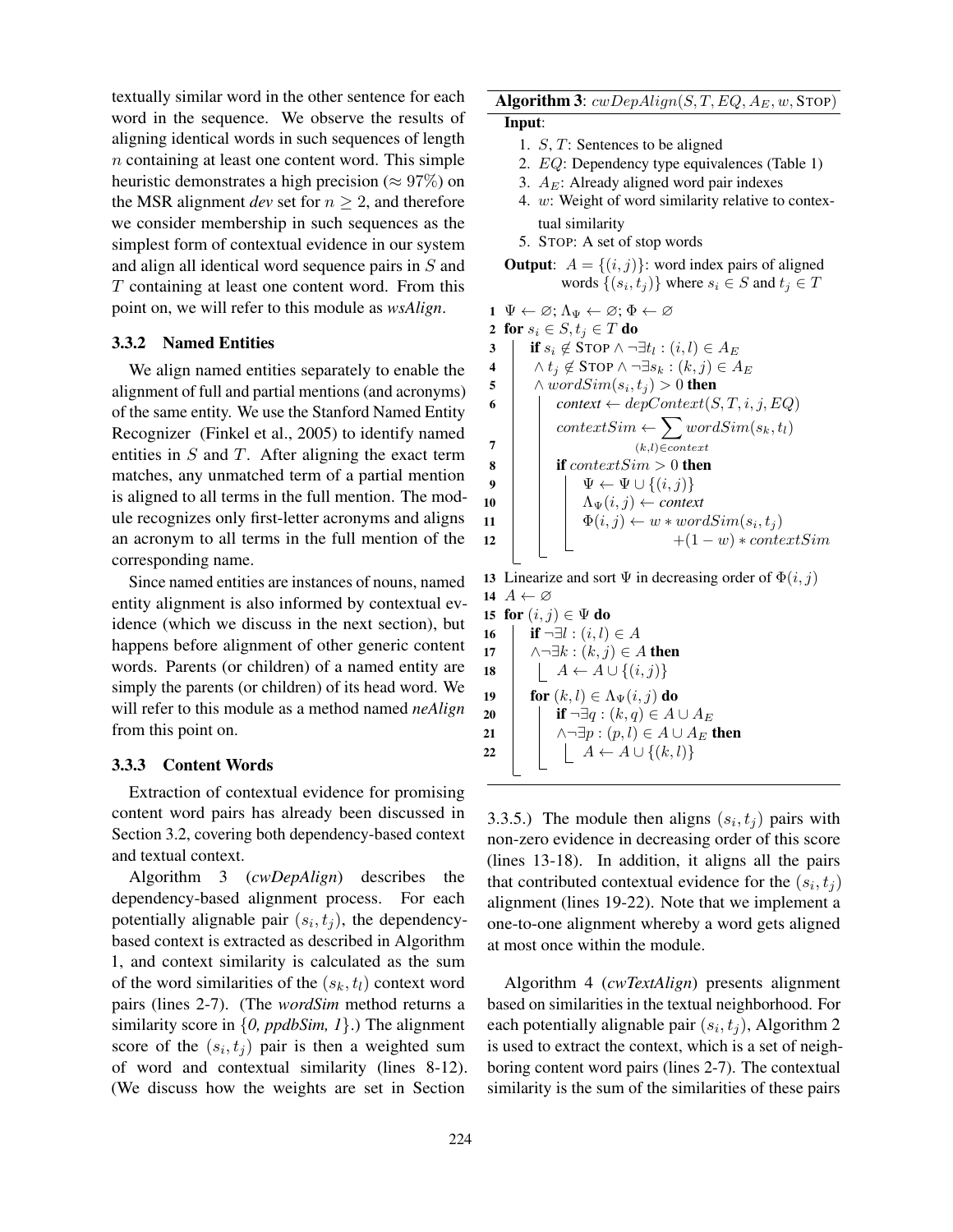# Algorithm 4:  $cwTextAlign(S, T, A_E, w,$  STOP)

#### Input:

- 1. S, T: Sentences to be aligned
- 2.  $A_E$ : Existing alignments by word indexes
- 3. w: Weight of word similarity relative to contextual similarity
- 4. STOP: A set of stop words
- **Output:**  $A = \{(i, j)\}$ : word index pairs of aligned words  $\{(s_i, t_j)\}\$  where  $s_i \in S$  and  $t_j \in T$

 $1 \Psi \leftarrow \varnothing; \Phi \leftarrow \varnothing$ 2 for  $s_i \in S$ ,  $t_j \in T$  do<br>3 **if**  $s_i \notin$  STOP  $\wedge \neg$ **if**  $s_i \notin \text{STOP } \land \neg \exists t_l : (i, l) \in A_E$ <br>**4**  $\land t_i \notin \text{STOP } \land \neg \exists s_k : (k, j) \in A$ 4  $\wedge t_j \notin \text{STOP} \wedge \neg \exists s_k : (k, j) \in A_E$ <br>5  $\wedge wordsim(s_i, t_i) > 0$  then 5  $\wedge wordSim(s_i, t_j) > 0$  then<br>6  $\wedge \psi \leftarrow \Psi \cup \{(i, j)\}$ 6  $\Psi \leftarrow \Psi \cup \{(i, j)\}\$ <br>7 context  $\leftarrow \text{tertC}$  $context \leftarrow textContext(S, T, i, j, STOP)$  $contextSim \leftarrow \sum$ (k,l)∈context  $wordSim(s_k, t_l)$ 8  $\begin{array}{c|c|c} \mathbf{9} & \Phi(i,j) \leftarrow w * wordSim(s_i, t_j) \\ \mathbf{10} & + (1-w) * c \end{array}$  $+(1 - w) * contextSim$ 

11 Linearize and sort  $\Psi$  in decreasing order of  $\Phi(i, j)$ 12  $A \leftarrow \varnothing$ 

13 for  $(i, j) \in \Psi$  do<br>14 for  $(i, l)$ 14  $\mathbf{if} \neg \exists l : (i, l) \in A$ <br>15  $\land \neg \exists k : (k, j) \in A$ 15  $\bigcap_{16} \bigcap_{i=1}^{n} k : (k, j) \in A$  then<br>16  $\bigcap_{i=1}^{n} A \leftarrow A \cup \{(i, j)\}\$  $\left[ \begin{array}{c} A \leftarrow A \cup \{(i,j)\}\end{array} \right]$ 

(line 8), and the alignment score is a weighted sum of word similarity and contextual similarity (lines 9, 10). The alignment score is then used to make one-to-one word alignment decisions (lines 11-16). Considering textual neighbors as weaker sources of evidence, we do not align the neighbors.

Note that in *cwTextAlign* we also align semantically similar content word pairs  $(s_i, t_j)$  with no contextual similarities if no pairs  $(s_k, t_j)$  or  $(s_i, t_l)$  exist with a higher alignment score. This is a consequence of our observation of the MSR alignment *dev* data, where we find that more often than not content words are inherently sufficiently meaningful to be aligned even in the absence of contextual evidence when there are no competing pairs.

The content word alignment module is thus itself a pipeline of *cwDepAlign* and *cwTextAlign*.

#### 3.3.4 Stop Words

We follow the contextual evidence-based approach to align stop words as well, some of which get aligned

# Algorithm 5:  $align(S, T, EQ, w, STOP)$

# Input:

- 1. S, T: Sentences to be aligned
- 2. EQ: Dependency type equivalences (Table 1)
- 3. w: Weight of word similarity relative to contextual similarity
- 4. STOP: A set of stop words
- **Output**:  $A = \{(i, j)\}\$ : word index pairs of aligned words  $\{(s_i, t_j)\}\$  where  $s_i \in S$  and  $t_j \in T$

 $1 \ A \leftarrow ws\text{}align(S,T)$  $A \leftarrow A \cup \text{ne} \text{Align}(S, T, EQ, A, w)$  $A \leftarrow A \cup c w DepAlign(S, T, EQ, A, w, STOP)$  $A \leftarrow A \cup cwrTextAlign(S, T, A, w, STOP)$  $A \leftarrow A \cup \text{swDepthign}(S, T, A, w, \text{STOP})$  $A \leftarrow A \cup swTextAlign(S, T, A, w, STOP)$ 

as part of word sequence alignment as discussed in Section 3.3.1, and neighbor alignment as discussed in Section 3.3.3. For the rest we utilize dependencies and textual neighborhoods as before, with three adjustments.

Firstly, since stop word alignment is the last module in our pipeline, rather than considering all semantically similar word pairs for contextual similarity, we consider only aligned pairs. Secondly, since many stop words (e.g. determiners, modals) typically demonstrate little variation in the dependencies they engage in, we ignore type equivalences for stop words and implement only exact matching of dependencies. (Stop words in general can participate in equivalent dependencies, but we leave constructing a corresponding mapping for future work.) Finally, for textual neighborhood, we separately check alignments of the left and the right neighbors and aggregate the evidences to determine alignment – again due to the primarily syntactic nature of interaction of stop words with their neighbors.

Thus stop words are also aligned in a sequence of dependency and textual neighborhood-based alignments. We assume two corresponding modules named *swDepAlign* and *swTextAlign*, respectively.

#### 3.3.5 The Algorithm

Our full alignment pipeline is shown as the method align in Algorithm 5. Note that the strict order of the alignment modules limits the scope of downstream modules since each such module discards any word that has already been aligned by an earlier module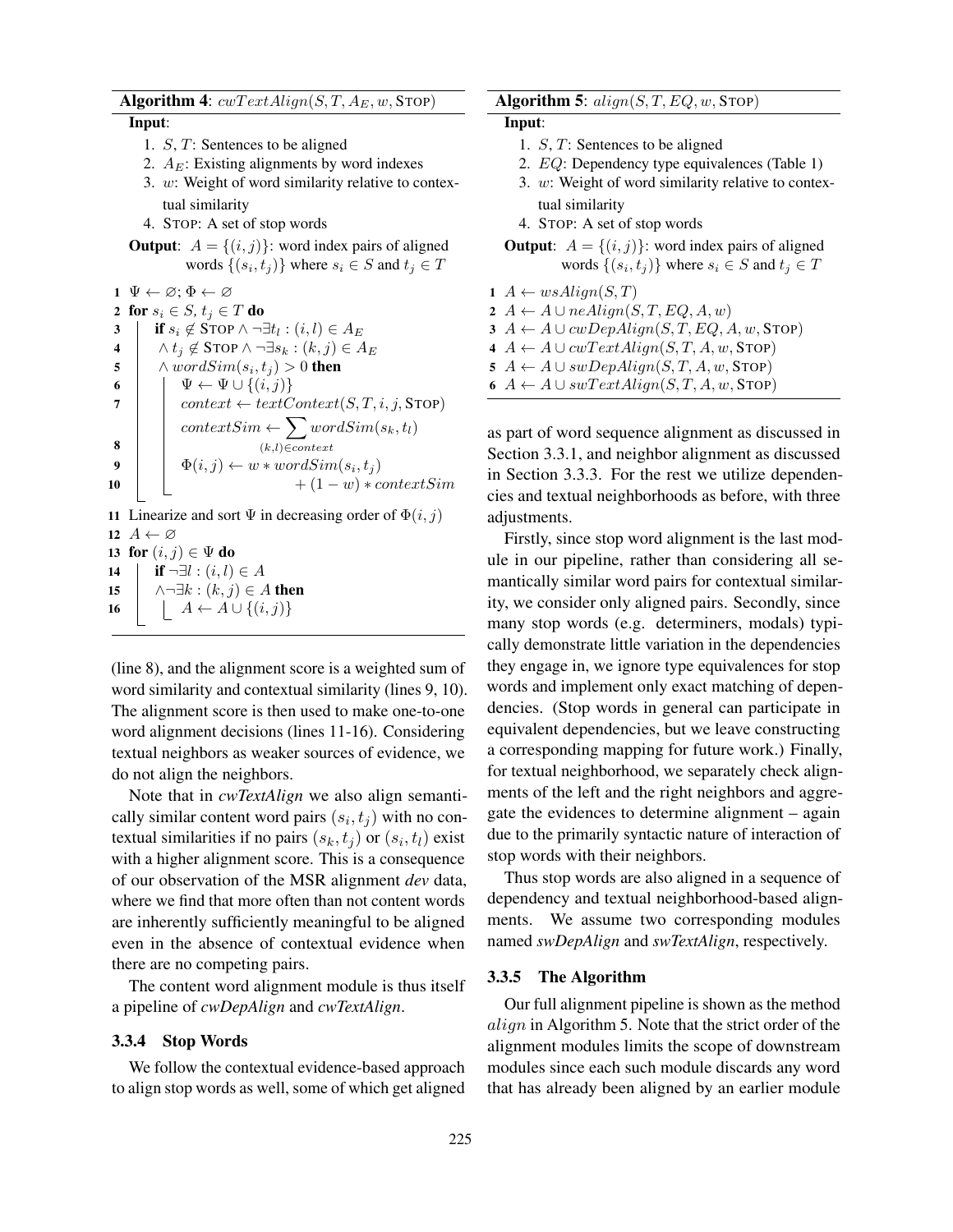(this is accomplished via the variable  $A$ ; the corresponding parameter in Algorithms 3 and 4 is  $A_E$ ).

The rationales behind the specific order of the modules can now be explained: (1) *wsAlign* is a module with relatively higher precision, (2) it is convenient to align named entities before other content words to enable alignment of entity mentions of different lengths, (3) dependency-based evidence was observed to be more reliable (i.e. of higher precision) than textual evidence in the MSR alignment *dev* set, and (4) stop word alignments are dependent on existing content word alignments.

The aligner assumes two free parameters:  $ppdbSim$  and w (in Algorithms 3 and 4). To determine their values, we exhaustively search through the two-dimensional space  $(ppdbSim, w)$ for  $ppdbSim, w \in \{0.1, ..., 0.9, 1\}$  and the combination  $(0.9, 0.9)$  yields the best  $F_1$  score for the MSR alignment *dev* set. We use these values for the aligner in all of its subsequent applications.

# 4 Evaluation

We evaluate the performance of our aligner both intrinsically and extrinsically on multiple corpora.

### 4.1 Intrinsic Evaluation

The MSR alignment dataset<sup>2</sup> (Brockett, 2007) was designed to train and directly evaluate automated aligners. Three annotators individually aligned words and phrases in 1600 pairs of *premise* and *hypothesis* sentences from the RTE2 challenge data (divided into *dev* and *test* sets, each consisting of 800 sentences). The dataset has subsequently been used to assess several top performing aligners (MacCartney et al., 2008; Thadani and McKeown, 2011; Yao et al., 2013a; Yao et al., 2013b). We use the *test* set for evaluation in the same manner as these studies: (a) we apply majority rule to select from the three sets of annotations for each sentence and discard threeway disagreements, (b) we evaluate only on the *sure* links (word pairs that annotators mentioned should certainly be aligned, as opposed to *possible* links).

We test the generalizability of the aligner by evaluating it, unchanged (i.e. with identical parameter values), on a second alignment corpus: the Edin-

|            | Svstem                   |      |           | P% R% $F_1\%$ E%    |      |
|------------|--------------------------|------|-----------|---------------------|------|
| <b>MSR</b> | MacCartney et al. (2008) |      |           | 85.4 85.3 85.3 21.3 |      |
|            | Thadani & McKeown (2011) |      |           | 89.5 86.2 87.8 33.0 |      |
|            | Yao et al. (2013a)       |      |           | 93.7 84.0 88.6 35.3 |      |
|            | Yao et al. (2013b)       | 92.1 |           | 82.8 86.8 29.1      |      |
|            | This Work                |      |           | 93.7 89.8 91.7 43.8 |      |
|            | Yao et al. (2013a)       |      | 91.3 82.0 | 86.4 15.0           |      |
| EDB++      | Yao et al. (2013b)       |      | 90.4 81.9 | 85.9                | 13.7 |
|            | This Work                |      |           | 93.5 82.5 87.6 18.3 |      |

Table 2: Results of intrinsic evaluation on two datasets

burgh++<sup>3</sup> (Thadani et al., 2012) corpus. The *test* set consists of 306 pairs; each pair is aligned by at most two annotators and we adopt the random selection policy described in (Thadani et al., 2012) to resolve disagreements.

Table 2 shows the results. For each corpus, it shows *precision* (% alignments that matched with gold annotations), *recall* (% gold alignments discovered by the aligner),  $F_1$  score and the percentage of sentences that received the exact gold alignments (denoted by  $E$ ) from the aligner.

On the MSR test set, our aligner shows a 3.1% improvement in  $F_1$  score over the previous best system (Yao et al., 2013a) with a 27.2% error reduction. Importantly, it demonstrates a considerable increase in recall without a loss of precision. The E score also increases as a consequence.

On the Edinburgh++ test set, our system achieves a 1.2% increase in  $F_1$  score (an error reduction of 8.8%) over the previous best system (Yao et al., 2013a), with improvements in both precision and recall. This is a remarkable result that demonstrates the general applicability of the aligner, as no parameter tuning took place.

#### 4.1.1 Ablation Test

We perform a set of ablation tests to assess the importance of the aligner's individual components. Each row of Table 3 beginning with (-) shows a feature excluded from the aligner and two associated sets of metrics, showing the performance of the resulting algorithm on the two alignment corpora.

Without a word similarity module, recall drops as would be expected. Without contextual evidence (word sequences, dependencies and textual neighbors) precision drops considerably and recall also falls. Without dependencies, the aligner still gives

<sup>&</sup>lt;sup>2</sup>http://www.cs.biu.ac.il/ nlp/files/RTE\_2006\_Aligned.zip

<sup>3</sup> http://www.ling.ohio-state.edu/∼scott/#edinburgh-plusplus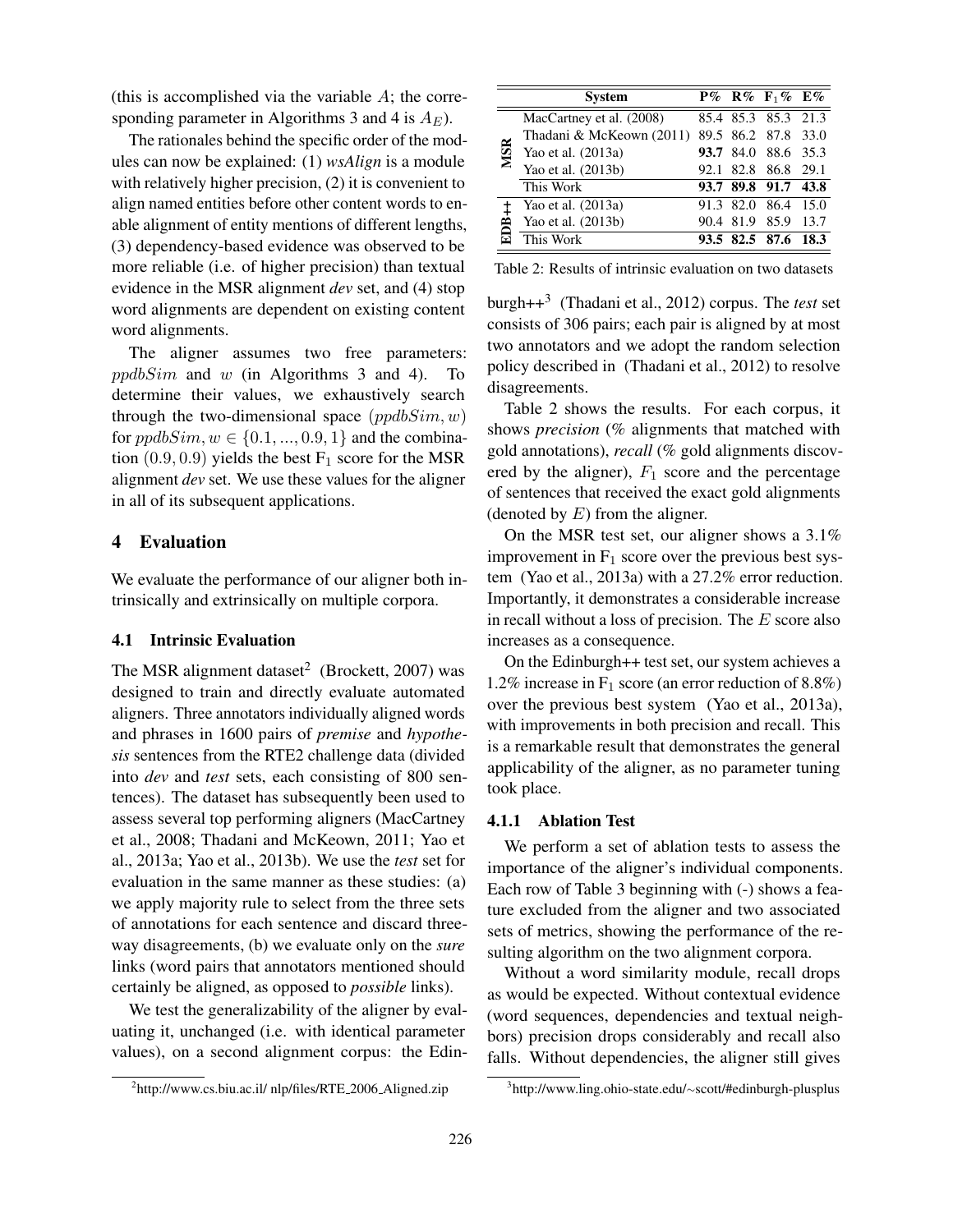|                                                           | MSR |  | $EDB++$                           |                       |  |      |
|-----------------------------------------------------------|-----|--|-----------------------------------|-----------------------|--|------|
| Feature                                                   |     |  | $P\%$ R% $F_1\%$ $P\%$ R% $F_1\%$ |                       |  |      |
| Original                                                  |     |  | 93.7 89.8 91.7 93.5 82.5 87.6     |                       |  |      |
| (-) Word Similarity                                       |     |  | 95.2 86.3 90.5 95.1 77.3 85.3     |                       |  |      |
| (-) Contextual Evidence   81.3 86.0 83.6   86.4 80.6 83.4 |     |  |                                   |                       |  |      |
| (-) Dependencies                                          |     |  | 94.2 88.8 91.4 93.8 81.3 87.1     |                       |  |      |
| (-) Text Neighborhood                                     |     |  | 85.5 90.4 87.9                    | $ 90.4 \t84.3 \t87.2$ |  |      |
| (-) Stop Words                                            |     |  | 94.2 88.3 91.2 92.2 80.0          |                       |  | 85.7 |

Table 3: Ablation test results

state-of-the-art results, which points to the possibility of a very fast yet high-performance aligner. Without evidence from textual neighbors, however, the precision of the aligner suffers badly. Textual neighbors find alignments across different lexical categories, a type of alignment that is currently not supported by our dependency equivalences. Extending the set of dependency equivalences might alleviate this issue. Finally, without stop words (i.e. while aligning content words only) recall drops just a little for each corpus, which is expected as content words form the vast majority of non-identical word alignments.

# 4.2 Extrinsic Evaluation

We extrinsically evaluate our system on textual similarity identification and paraphrase detection. Here we discuss each task and the results of evaluation.

#### 4.2.1 Semantic Textual Similarity

Given two short input text fragments (commonly sentences), the goal of this task is to identify the degree to which the two fragments are semantically similar. The \*SEM 2013 STS task (Agirre et al., 2013) assessed a number of STS systems on four test datasets by comparing their output scores to human annotations. Pearson correlation coefficient with human annotations was computed individually for each test set and a weighted sum of the correlations was used as the final evaluation metric (the weight for each dataset was proportional to its size).

We apply our aligner to the task by aligning each sentence pair and taking the proportion of content words aligned in the two sentences (by normalizing with the harmonic mean of their number of content words) as a proxy of their semantic similarity. Only three of the four STS 2013 datasets are freely available<sup>4</sup> (*headlines*, *OnWN*, and *FNWN*), which we use for our experiments (leaving out the *SMT* dataset).

Table 4: Extrinsic evaluation on STS 2013 data

These three sets contain 1500 annotated sentence pairs in total.

Table 4 shows the results. The first row shows the performance of the top system in the task. With a direct application of our aligner (no parameter tuning), our STS algorithm acheives a 67.15% weighted correlation, which would earn it the 7th rank among 90 participating systems. Considering the fact that alignment is one of many components of STS, this result is truly promising.

For comparison, we also evaluate the previous best aligner named JacanaAlign (Yao et al., 2013a) on  $STS$  2013 data (the JacanaAlign public release<sup>5</sup> is used, which is a version of the original aligner with extra lexical resources). We apply three different values derived from its output as proxies of semantic similarity: a) aligned content word proportion, b) the Viterbi decoding score, and c) the normalized decoding score. Of the three, (b) gives the best results, which we show in row 2 of Table 4. Our aligner outperforms JacanaAlign by a large margin.

### 4.2.2 Paraphrase Identification

The goal of paraphrase identification is to decide if two sentences have the same meaning. The output is a yes/no decision instead of a real-valued similarity score as in STS. We use the MSR paraphrase corpus<sup>6</sup> (4076 *dev* pairs, 1725 *test* pairs) (Dolan et al., 2004) to evaluate our aligner and compare with other aligners. Following earlier work (MacCartney et al., 2008; Yao et al., 2013b), we use a normalized alignment score of the two sentences to make a decision based on a threshold which we set using the *dev* set. Alignments with a higher-than-threshold score are taken to be paraphrases and the rest non-paraphrases.

Again, this is an oversimplified application of the aligner, even more so than in STS, since a small change in linguistic properties of two sentences (e.g. polarity or modality) can turn them into non-

System Correl.% Rank Han et al.  $(2013)$  73.7 1 (original) JacanaAlign  $\begin{array}{|c|c|c|c|} \hline 46.2 & 66 \hline \end{array}$ This Work 67.2

<sup>5</sup> https://code.google.com/p/jacana/

<sup>6</sup> http://research.microsoft.com/en-us/downloads/607d14d9- 20cd-47e3-85bc-a2f65cd28042/

<sup>4</sup> http://ixa2.si.ehu.es/sts/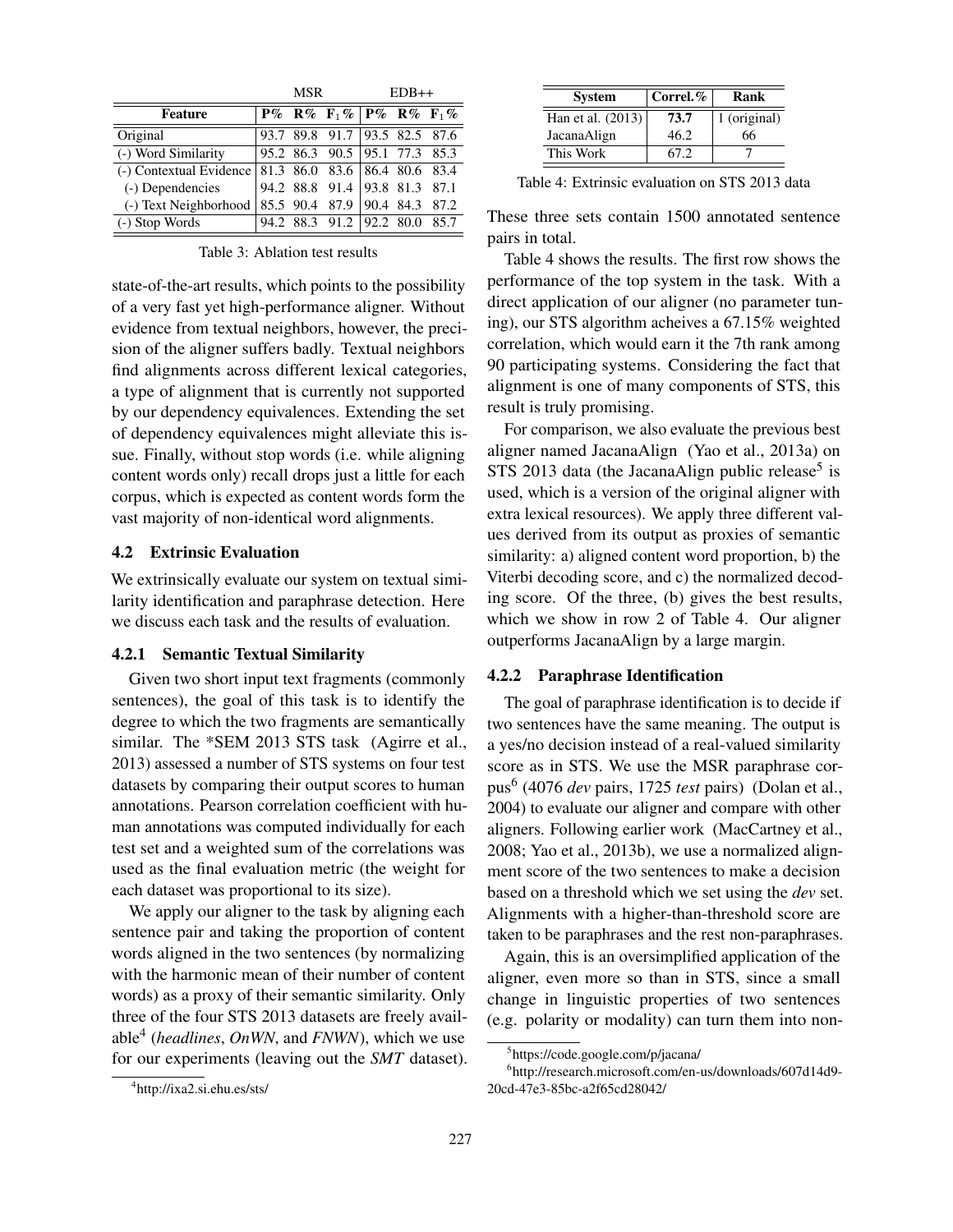| <b>System</b>         | Acc.% $P\%$ R% $F_1\%$ |                       |                |
|-----------------------|------------------------|-----------------------|----------------|
| Madnani et al. (2012) | 77.4                   | 79.089.984.1          |                |
| Yao et al. (2013a)    | 70.0                   | $ 72.6 \t88.1 \t79.6$ |                |
| Yao et al. (2013b)    | 68.1                   |                       | 68.6 95.8 79.9 |
| This Work             | 734                    | 76.6 86.4 81.2        |                |

Table 5: Extrinsic evaluation on MSR paraphrase data

paraphrases despite having a high degree of alignment. So the aligner was not expected to demonstrate state-of-the-art performance, but still it gets close as shown in Table 5. The first column shows the accuracy of each system in classifying the input sentences into one of two classes: *true* (paraphrases) and *false* (non-paraphrases). The rest of the columns show the performance of the system for the true class in terms of precision, recall, and F<sup>1</sup> score. *Italicized* numbers represent scores that were not reported by the authors of the corresponding papers, but have been reconstructed from the reported data (and hence are likely to have small precision errors).

The first row shows the best performance by any system on the test set to the best of our knowledge. The next two rows show the performances of two state-of-the-art aligners (performances of both systems were reported in (Yao et al., 2013b)). The last row shows the performance of our aligner. Although it does worse than the best paraphrase system, it outperforms the other aligners.

### 5 Discussion

Our experiments reveal that a word aligner based on simple measures of lexical and contextual similarity can demonstrate state-of-the-art accuracy. However, as alignment is frequently a component of larger tasks, high accuracy alone is not always sufficient. Other dimensions of an aligner's usability include speed, consumption of computing resources, replicability, and generalizability to different applications. Our design goals include achieving a balance among such multifarious and conflicting goals.

A speed advantage of our aligner stems from formulating the problem as one-to-one word alignment and thus avoiding an expensive decoding phase. The presence of multiple phases is offset by discarding already aligned words in subsequent phases. The use of PPDB as the only (hashable) word similarity resource helps in reducing latency as well as space requirements. As shown in Section 4.1.1, further speedup could be achieved with only a small performance degradation by considering only the textual neighborhood as source of contextual evidence.

However, the two major goals that we believe the aligner achieves to the greatest extent are replicability and generalizability. The easy replicability of the aligner stems from its use of only basic and frequently used NLP modules (a lemmatizer, a POS tagger, an NER module, and a dependency parser: all available as part of the Stanford CoreNLP suite<sup>7</sup>; we use a Python wrapper<sup>8</sup>) and a single word similarity resource (PPDB).

We experimentally show that the aligner can be successfully applied to different alignment datasets as well as multiple end tasks. We believe a design characteristic that enhances the generalizability of the aligner is its minimal dependence on the MSR alignment training data, which originates from a textual entailment corpus having unique properties such as disparities in the lengths of the input sentences and a directional nature of their relationship (i.e., the premise implying the hypothesis, but not vice versa). A related potential reason is the symmetry of the aligner's output (caused by its assumption of no directionality) – the fact that it outputs the same set of alignments regardless of the order of the input sentences, in contrast to most existing aligners.

Major limitations of the aligner include the inability to align phrases, including multiword expressions. It is incapable of capturing and exploiting long distance dependencies among words (e.g. coreferences). No word similarity resource is perfect and PPDB is no exception, therefore certain word alignments also remain undetected.

#### 6 Conclusions

We show how contextual evidence can be used to construct a monolingual word aligner with certain desired properties, including state-of-the-art accuracy, easy replicability, and high generalizability. Some potential avenues for future work include: allowing phrase-level alignment via phrasal similarity resources (e.g. the phrasal paraphrases of PPDB), including other sources of similarity such as vector space models or WordNet relations, expanding the set

<sup>7</sup> http://nlp.stanford.edu/downloads/corenlp.shtml

<sup>8</sup> https://github.com/dasmith/stanford-corenlp-python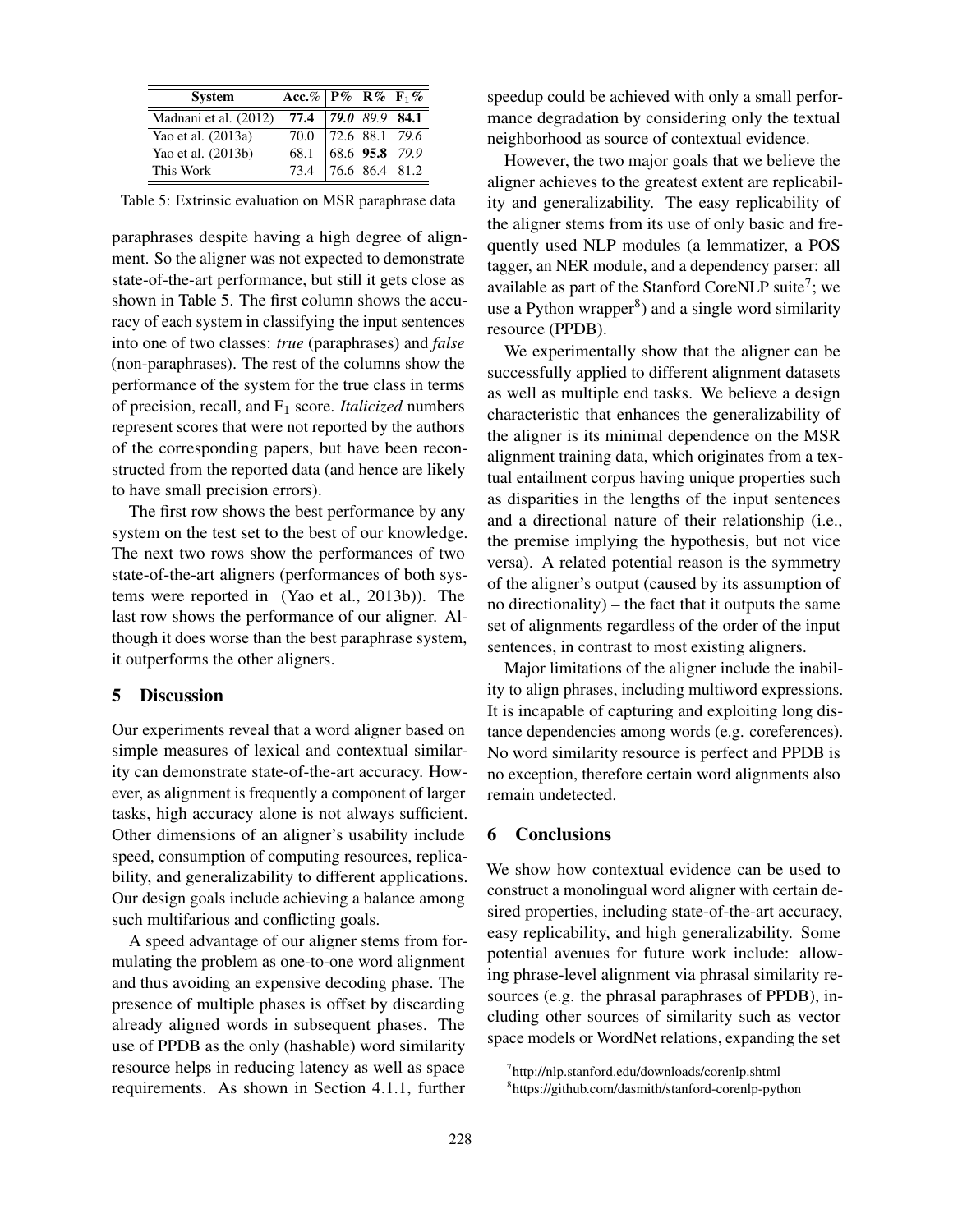of dependency equivalences and/or using semantic role equivalences, and formulating our alignment algorithm as objective optimization rather than greedy search.

The aligner is available for download at https://github.com/ma-sultan/ monolingual-word-aligner.

# Acknowledgments

This material is based in part upon work supported by the National Science Foundation under Grant Numbers EHR/0835393 and EHR/0835381. Any opinions, findings, and conclusions or recommendations expressed in this material are those of the author(s) and do not necessarily reflect the views of the National Science Foundation.

# References

- Eneko Agirre, Daniel Cer, Mona Diab, Aitor Gonzalez-Agirre, and Weiwei Guo. 2013. \*SEM 2013 shared task: Semantic Textual Similarity. In *Proceedings of the Second Joint Conference on Lexical and Computational Semantics.* Association for Computational Linguistics, 32-43.
- Colin Bannard and Chris Callison-Burch. 2005. Paraphrasing with Bilingual Parallel Corpora. In *Proceedings of the 43rd Annual Meeting on Association for Computational Linguistics.* Association for Computational Linguistics, 597-604.
- Daniel Bär, Chris Biemann, Iryna Gurevych, and Torsten Zesch. 2012. UKP: computing semantic textual similarity by combining multiple content similarity measures. In *Proceedings of the First Joint Conference on Lexical and Computational Semantics.* Association for Computational Linguistics, 435-440.
- Roy Bar-Haim, Ido Dagan, Bill Dolan, Lisa Ferro, Danilo Giampiccolo, Bernardo Magnini, and Idan Szpektor. 2006. The Second PASCAL Recognising Textual Entailment Challenge. In *Proceedings of The Second PASCAL Recognising Textual Entailment Challenge.*
- Chris Brockett. 2007. Aligning the RTE 2006 Corpus. Technical Report MSR-TR-2007-77, Microsoft Research.
- Nathanael Chambers, Daniel Cer, Trond Grenager, David Hall, Chloe Kiddon, Bill MacCartney, Marie-Catherine de Marneffe, Daniel Ramage, Eric Yeh, and Christopher D Manning. 2007. Learning alignments and leveraging natural logic. In *Proceedings of the ACL-PASCAL Workshop on Textual Entailment and Paraphrasing* Association for Computational Linguistics, 165-170.
- Ming-Wei Chang, Dan Goldwasser, Dan Roth, and Vivek Srikumar. 2010. Discriminative Learning over Constrained Latent Representations. In *Proceedings of the 2010 Annual Conference of the North American Chapter of the Association for Computational Linguistics* Association for Computational Linguistics, 429-437.
- Dipanjan Das and Noah A. Smith. 2009. Paraphrase Identication as Probabilistic Quasi-Synchronous Recognition. In *Proceedings of the Joint Conference of the 47th Annual Meeting of the ACL and the 4th International Joint Conference on Natural Language Processing of the AFNLP.* Association for Computational Linguistics, 468-476.
- Marie-Catherine de Marneffe, Bill MacCartney, and Christopher D. Manning. 2006. Generating Typed Dependency Parses from Phrase Structure Parses. In *Proceedings of the International Conference on Language Resources and Evaluation.* 449-454.
- Marie-Catherine de Marneffe and Christopher D. Manning. 2008. Stanford typed dependencies manual. Technical Report, Stanford University.
- Bill Dolan, Chris Quirk, and Chris Brockett. 2004. Unsupervised Construction of Large Paraphrase Corpora: Exploiting Massively Parallel News Sources. In *Proceedings of the International Conference on Computational Linguistics.* Association for Computational Linguistics, 350-356.
- Jenny Rose Finkel, Trond Grenager, and Christopher Manning. 2005. Incorporating Non-local Information into Information Extraction Systems by Gibbs Sampling. In *Proceedings of the 43rd Annual Meeting of the Association for Computational Linguistics.* Association for Computational Linguistics, 363-370.
- Juri Ganitkevitch, Benjamin Van Durme, and Chris Callison-Burch. 2013. PPDB: The Paraphrase Database. In *Proceedings of the 2013 Conference of the North American Chapter of the Association for Computational Linguistics.* Association for Computational Linguistics, 758-764.
- Lushan Han, Abhay Kashyap, Tim Finin, James Mayeld, and Jonathan Weese. 2013. UMBC EBIQUITY-CORE: Semantic Textual Similarity Systems. In *Proceedings of the Second Joint Conference on Lexical and Computational Semantics, Volume 1.* Association for Computational Linguistics, 44-52.
- Andrew Hickl and Jeremy Bensley. 2007. A Discourse Commitment-Based Framework for Recognizing Textual Entailment. In *Proceedings of the ACL-PASCAL Workshop on Textual Entailment and Paraphrasing.* Association for Computational Linguistics, 171-176.
- Andrew Hickl, Jeremy Bensley, John Williams, Kirk Roberts, Bryan Rink, and Ying Shi. 2006. Recognizing Textual Entailment with LCCs GROUNDHOG